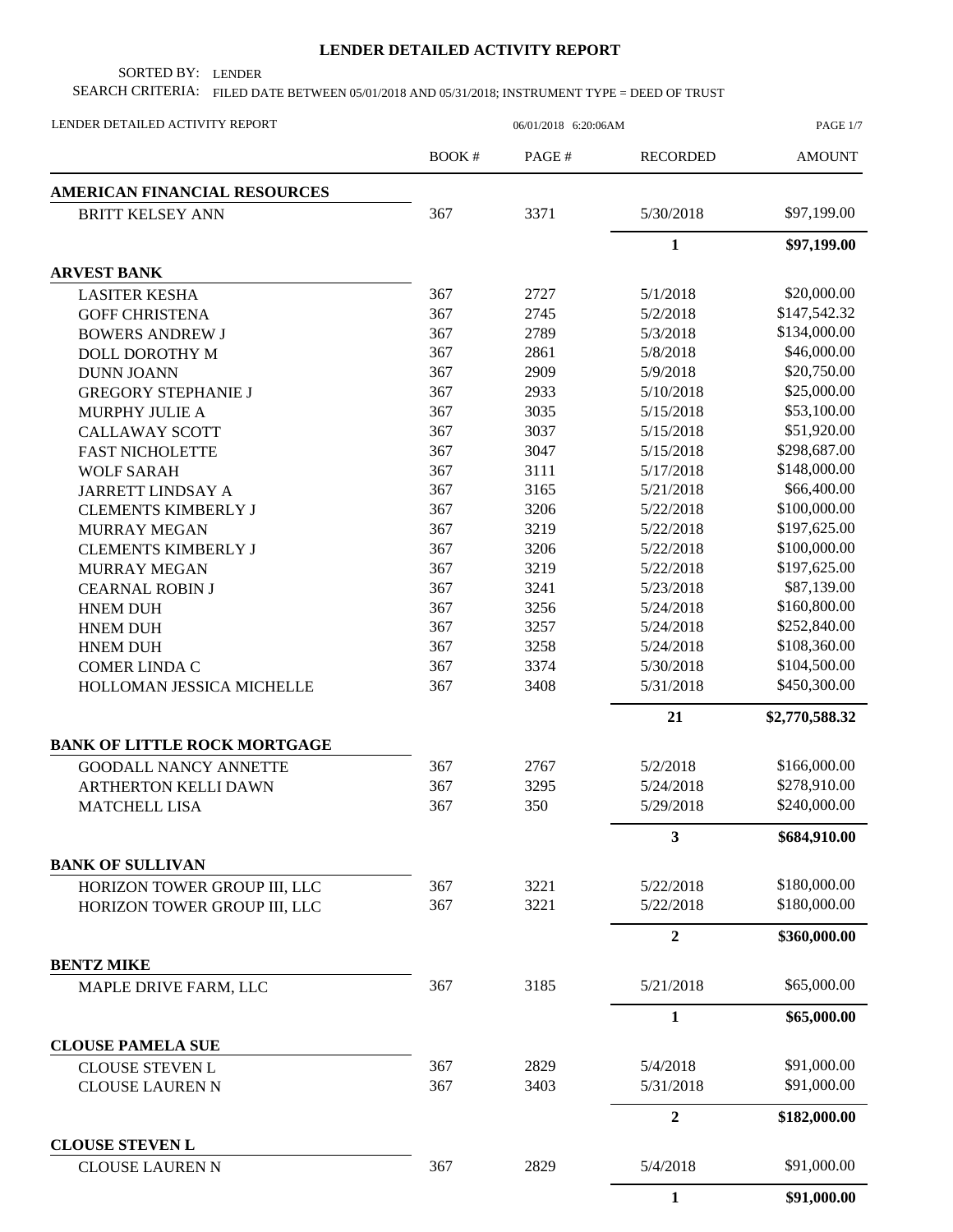| LENDER DETAILED ACTIVITY REPORT       | 06/01/2018 6:20:06AM |       |                  | PAGE 2/7       |
|---------------------------------------|----------------------|-------|------------------|----------------|
|                                       | <b>BOOK#</b>         | PAGE# | <b>RECORDED</b>  | <b>AMOUNT</b>  |
| <b>COMMERCE BANK</b>                  |                      |       |                  |                |
| <b>OSWALD SARAH</b>                   | 367                  | 3244  | 5/23/2018        | \$28,015.00    |
| HOYER AUSTIN C                        | 367                  | 3287  | 5/24/2018        | \$11,022.00    |
|                                       |                      |       | $\overline{2}$   | \$39,037.00    |
| <b>COMMUNITY BANK &amp; TRUST</b>     |                      |       |                  |                |
| <b>RHODES ROBERT L</b>                | 367                  | 2821  | 5/4/2018         | \$56,500.00    |
| <b>BELL KELLY D</b>                   | 367                  | 2848  | 5/7/2018         | \$119,600.00   |
| HOLLOWAY DEBORAH K                    | 367                  | 2879  | 5/8/2018         | \$126,663.00   |
| HENLEY KAREN M                        | 367                  | 2901  | 5/9/2018         | \$44,600.00    |
| RACINE CHRISTIAN CHURCH, INC          | 367                  | 2962  | 5/11/2018        | \$1,410,000.00 |
| ZARTMAN CHERYL L                      | 367                  | 3060  | 5/16/2018        | \$26,924.00    |
| MORAN ANGELA J                        | 367                  | 3183  | 5/21/2018        | \$64,550.00    |
| <b>KRAFT RICHARD L</b>                | 367                  | 3187  | 5/21/2018        | \$57,600.00    |
| <b>BARNES &amp; BARNES, LLC</b>       | 367                  | 3388  | 5/30/2018        | \$97,600.00    |
|                                       |                      |       | 9                | \$2,004,037.00 |
| DAS ACQUISITION COMPANY               |                      |       |                  |                |
| ANDERSON ALEXANDER J                  | 367                  | 2729  | 5/1/2018         | \$80,606.00    |
| ANDERSON ALEXANDER                    | 367                  | 2989  | 5/14/2018        | \$80,606.00    |
|                                       |                      |       | $\overline{2}$   | \$161,212.00   |
| <b>DITECH FINANCIAL</b>               |                      |       |                  |                |
| <b>CARNICLE JAMES A</b>               | 367                  | 2975  | 5/14/2018        | \$32,800.00    |
|                                       |                      |       | $\mathbf{1}$     | \$32,800.00    |
| <b>FCS FINANCIAL</b>                  |                      |       |                  |                |
| TURNER MICHAEL E                      | 367                  | 2761  | 5/2/2018         | \$129,000.00   |
|                                       |                      |       | $\mathbf{1}$     | \$129,000.00   |
| FIRST ARKANSAS FINANCIAL              |                      |       |                  |                |
| MCDANIEL RONDA RACHELLE               | 367                  | 2915  | 5/9/2018         | \$108,439.00   |
|                                       |                      |       | $\mathbf{1}$     | \$108,439.00   |
| FIRST COMMUNITY BANK                  |                      |       |                  |                |
| PINSON THOMAS B                       | 367                  | 2769  | 5/2/2018         | \$178,104.00   |
| <b>WARD KARYNE</b>                    | 367                  | 2871  | 5/8/2018         | \$27,900.00    |
| <b>BURLESON TERESA</b>                | 367                  | 2890  | 5/9/2018         | \$500,000.00   |
| MOTEX FARMS, LLC                      | 367                  | 2984  | 5/14/2018        | \$48,025.00    |
| <b>CLARK CHAD</b>                     | 367                  | 2995  | 5/14/2018        | \$49,300.00    |
| GIBBENS CONSTRUCTION AND PROPERTIES L | 367                  | 3174  | 5/21/2018        | \$134,650.00   |
| MOTEX FARMS, LLC                      | 367                  | 3204  | 5/22/2018        | \$54,485.00    |
| MOTEX FARMS, LLC                      | 367                  | 3204  | 5/22/2018        | \$54,485.00    |
| THOMASVILLE HOMES, LLC                | 367                  | 3376  | 5/30/2018        | \$300,000.00   |
|                                       |                      |       | $\boldsymbol{9}$ | \$1,346,949.00 |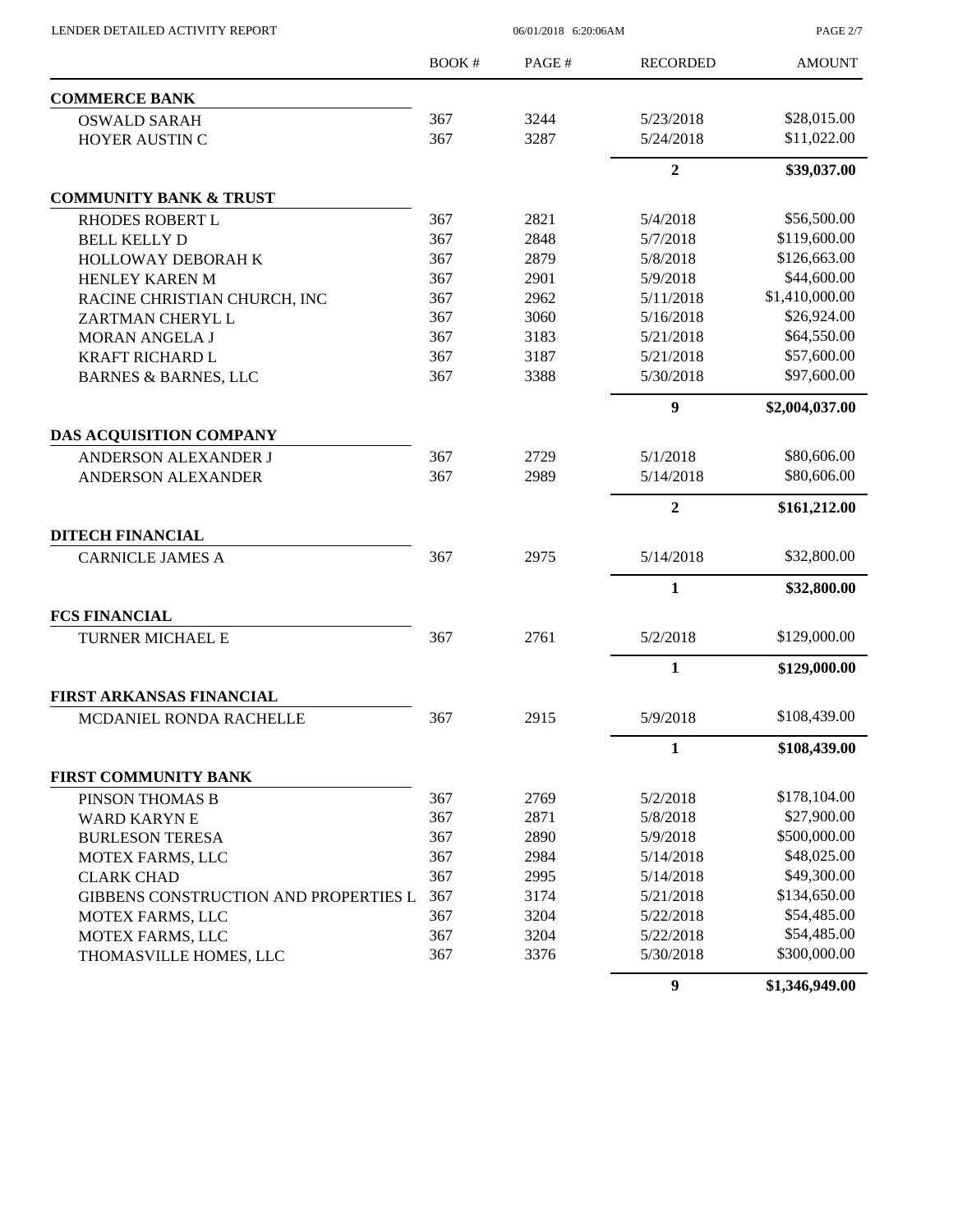PAGE 3/7

|                                   | <b>BOOK#</b> | PAGE# | <b>RECORDED</b> | <b>AMOUNT</b>    |
|-----------------------------------|--------------|-------|-----------------|------------------|
| <b>FLAT BRANCH MORTGAGE</b>       |              |       |                 |                  |
| <b>CARPENTER GERRI</b>            | 367          | 2720  | 5/1/2018        | \$69,595.00      |
| HOWELL WILLIAM                    | 367          | 2756  | 5/2/2018        | \$183,612.00     |
| <b>TALLEY JULIE GAYLE</b>         | 367          | 2764  | 5/2/2018        | \$166,607.00     |
| <b>BARNES EMILEIGH D</b>          | 367          | 2860  | 5/8/2018        | \$90,695.00      |
| <b>SWEM RASHEL EVONNE</b>         | 367          | 2866  | 5/8/2018        | \$71,818.00      |
| <b>STOUT SHANE</b>                | 367          | 2897  | 5/9/2018        | \$145,000.00     |
| <b>HERRA SOLOMON</b>              | 367          | 2941  | 5/10/2018       | \$70,300.00      |
| KNOSHAUG KATHERINE                | 367          | 2992  | 5/14/2018       | \$211,105.00     |
| <b>HUDGINS MICHAEL</b>            | 367          | 3082  | 5/16/2018       | \$93,500.00      |
| MACAULAY MARK J                   | 367          | 3088  | 5/17/2018       | \$131,204.00     |
| <b>HARGER SASHA LINDSEY</b>       | 367          | 3122  | 5/18/2018       | \$88,369.00      |
| <b>LEDFORD BONNIE</b>             | 367          | 3193  | 5/22/2018       | \$115,862.00     |
| <b>LEDFORD BONNIE</b>             | 367          | 3193  | 5/22/2018       | \$115,862.00     |
| <b>GILLISPIE GABRIELLA</b>        | 367          | 3234  | 5/23/2018       | \$108,080.00     |
| <b>GENTRY WILLIAM T</b>           | 367          | 3262  | 5/24/2018       | \$116,000.00     |
| <b>HEMPTON LINDSEY</b>            | 367          | 3311  | 5/25/2018       | \$172,026.00     |
| <b>BROWN MICHAEL L</b>            | 367          | 361   | 5/29/2018       | \$228,000.00     |
| <b>BUNCH SKYLER</b>               | 367          | 3414  | 5/31/2018       | \$79,595.00      |
|                                   |              |       | 18              | \$2,257,230.00   |
| FLAT BRANCH MORTGAGE INC          |              |       |                 |                  |
| UTO ALICIA L                      | 367          | 2781  | 5/3/2018        | \$104,000.00     |
|                                   |              |       | $\mathbf{1}$    | \$104,000.00     |
| FREEDOM BANK OF SOUTHERN MISSOURI |              |       |                 |                  |
| <b>ROGERS YVONNE</b>              | 367          | 3053  | 5/16/2018       | \$75,000.00      |
|                                   |              |       | $\mathbf{1}$    | \$75,000.00      |
| <b>GATEWAY MORTGAGE GROUP</b>     |              |       |                 |                  |
| <b>TURLEY NICOLE C</b>            | 367          | 2742  | 5/1/2018        | \$153,225.00     |
| <b>DUNFEE DAWN M</b>              | 367          | 2774  | 5/2/2018        | \$222,300.00     |
| NEWTON DEONNA L                   | 367          | 3161  | 5/21/2018       | \$220,000.00     |
|                                   |              |       | 3               | \$595,525.00     |
| <b>GOLDMAN SACHS MORTGAGE</b>     |              |       |                 |                  |
| <b>JDHQ HOTELS LLC</b>            | 367          | 3247  | 5/23/2018       | 35,000,000.00    |
|                                   |              |       | 1               | \$635,000,000.00 |
| <b>GRAND SAVINGS BANK</b>         |              |       |                 |                  |
| <b>SMITH DEANN</b>                | 367          | 2843  | 5/7/2018        | \$58,603.84      |
|                                   |              |       | $\mathbf{1}$    | \$58,603.84      |
| <b>GREAT SOUTHERN BANK</b>        |              |       |                 |                  |
| <b>HUMPHREY DOROTHY</b>           | 367          | 2856  | 5/8/2018        | \$18,000.00      |
| SOBRAD PROPERTIES, LLC            | 367          | 3179  | 5/21/2018       | \$125,000.00     |
| <b>TICE MARY REXINE</b>           | 367          | 3189  | 5/22/2018       | \$30,000.00      |
| <b>TICE MARY REXINE</b>           | 367          | 3189  | 5/22/2018       | \$30,000.00      |
| <b>VINSON THOMAS RAY</b>          | 367          | 3326  | 5/25/2018       | \$48,000.00      |
|                                   |              |       | 5               | \$251,000.00     |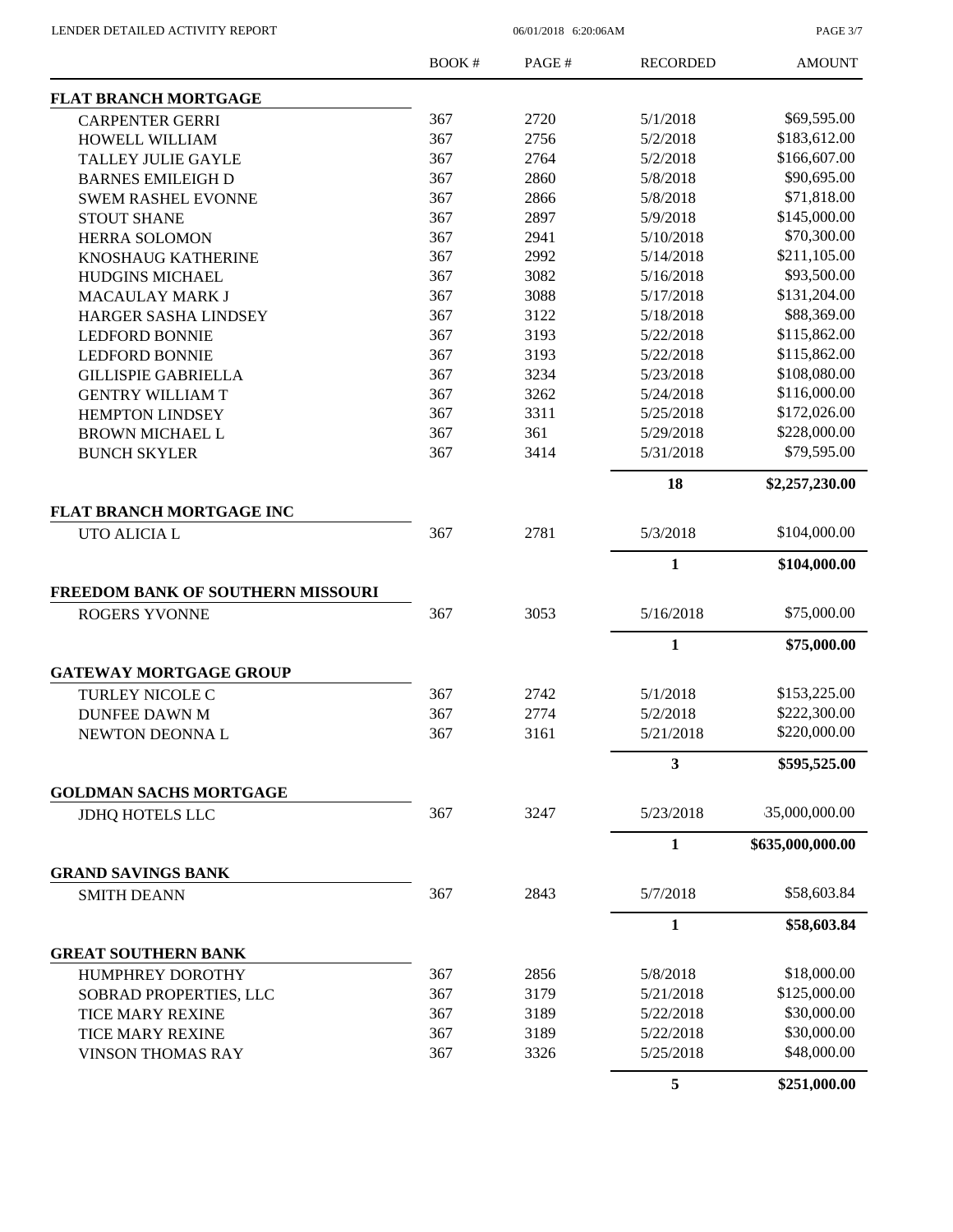| LENDER DETAILED ACTIVITY REPORT                     |              | PAGE 4/7 |                 |                |
|-----------------------------------------------------|--------------|----------|-----------------|----------------|
|                                                     | <b>BOOK#</b> | PAGE#    | <b>RECORDED</b> | <b>AMOUNT</b>  |
| <b>GUARANTY BANK</b>                                |              |          |                 |                |
| <b>MARKOVICH STEPHEN</b>                            | 367          | 2907     | 5/9/2018        | \$122,735.00   |
| <b>KENNEDY JERRY W</b>                              | 367          | 3033     | 5/15/2018       | \$196,600.00   |
| KRUSE CLAUDETTE D                                   | 367          | 3040     | 5/15/2018       | \$250,000.00   |
| A & B ESSENTIALS, LLC                               | 367          | 3281     | 5/24/2018       | \$420,000.00   |
| A & B ESSENTIALS, LLC                               | 367          | 3283     | 5/24/2018       | \$50,000.00    |
| PARKER JESSICA                                      | 367          | 3289     | 5/24/2018       | \$30,600.00    |
| MARKOVICH CARROL J                                  | 367          | 3427     | 5/31/2018       | \$72,242.00    |
|                                                     |              |          | $\overline{7}$  | \$1,142,177.00 |
| <b>HAUGHT LARRY B TRUST</b><br><b>BEARD BRIAN</b>   | 367          | 2794     | 5/3/2018        | \$20,520.00    |
|                                                     |              |          |                 |                |
| <b>HAUGHT LINDA L TRUST</b>                         |              |          | $\mathbf{1}$    | \$20,520.00    |
| <b>BEARD WENDY</b>                                  | 367          | 2794     | 5/3/2018        | \$20,520.00    |
|                                                     |              |          | $\mathbf{1}$    | \$20,520.00    |
| <b>HERITAGE STATE BANK</b>                          |              |          |                 |                |
| PIZZA PROPERTIES, LLC                               | 367          | 2974     | 5/14/2018       | \$272,400.00   |
|                                                     |              |          | $\mathbf{1}$    | \$272,400.00   |
| HIGHLAND RESIDENTIAL MORTGAGE                       |              |          |                 |                |
| PAGE LACI D                                         | 367          | 3133     | 5/18/2018       | \$167,470.00   |
|                                                     |              |          | $\mathbf{1}$    | \$167,470.00   |
| <b>HOMETOWN BANK</b>                                |              |          |                 |                |
| <b>MAJOR SAM</b>                                    | 367          | 3076     | 5/16/2018       | \$273,900.00   |
| <b>MOORE TOBY</b>                                   | 367          | 3166     | 5/21/2018       | \$200,000.00   |
| <b>SHEELEY MONICA</b>                               | 367          | 363      | 5/29/2018       | \$28,000.00    |
| <b>COOTS JOHNIE EDWARD</b>                          | 367          | 3392     | 5/30/2018       | \$70,500.00    |
|                                                     |              |          | 4               | \$572,400.00   |
| <b>JPMORGAN CHASE BANK</b><br><b>WOOD KERRI SUE</b> | 367          | 353      | 5/29/2018       | \$104,088.00   |
|                                                     |              |          | $\mathbf{1}$    | \$104,088.00   |
| <b>LEGENDS BANK</b>                                 |              |          |                 |                |
| <b>GUITARD GRETCHEN</b>                             | 367          | 2954     | 5/11/2018       | \$224,914.00   |
|                                                     |              |          | $\mathbf{1}$    | \$224,914.00   |
| <b>LEWIS MARJORIE M</b>                             |              |          |                 |                |
| <b>SKAGGS BILLY D</b>                               | 367          | 366      | 5/29/2018       | \$92,000.00    |
|                                                     |              |          | $\mathbf{1}$    | \$92,000.00    |
| <b>MAJOR HOLDINGS</b>                               | 367          | 3078     | 5/16/2018       | \$764,800.00   |
| HICKORY VILLAGE APARTMENTS                          |              |          |                 |                |
| <b>MEEKER MARGARET</b>                              |              |          | 1               | \$764,800.00   |
| <b>HOGUE ERIN ROSE</b>                              | 367          | 3271     | 5/24/2018       | \$0.00         |
|                                                     |              |          | $\mathbf{1}$    | \$0.00         |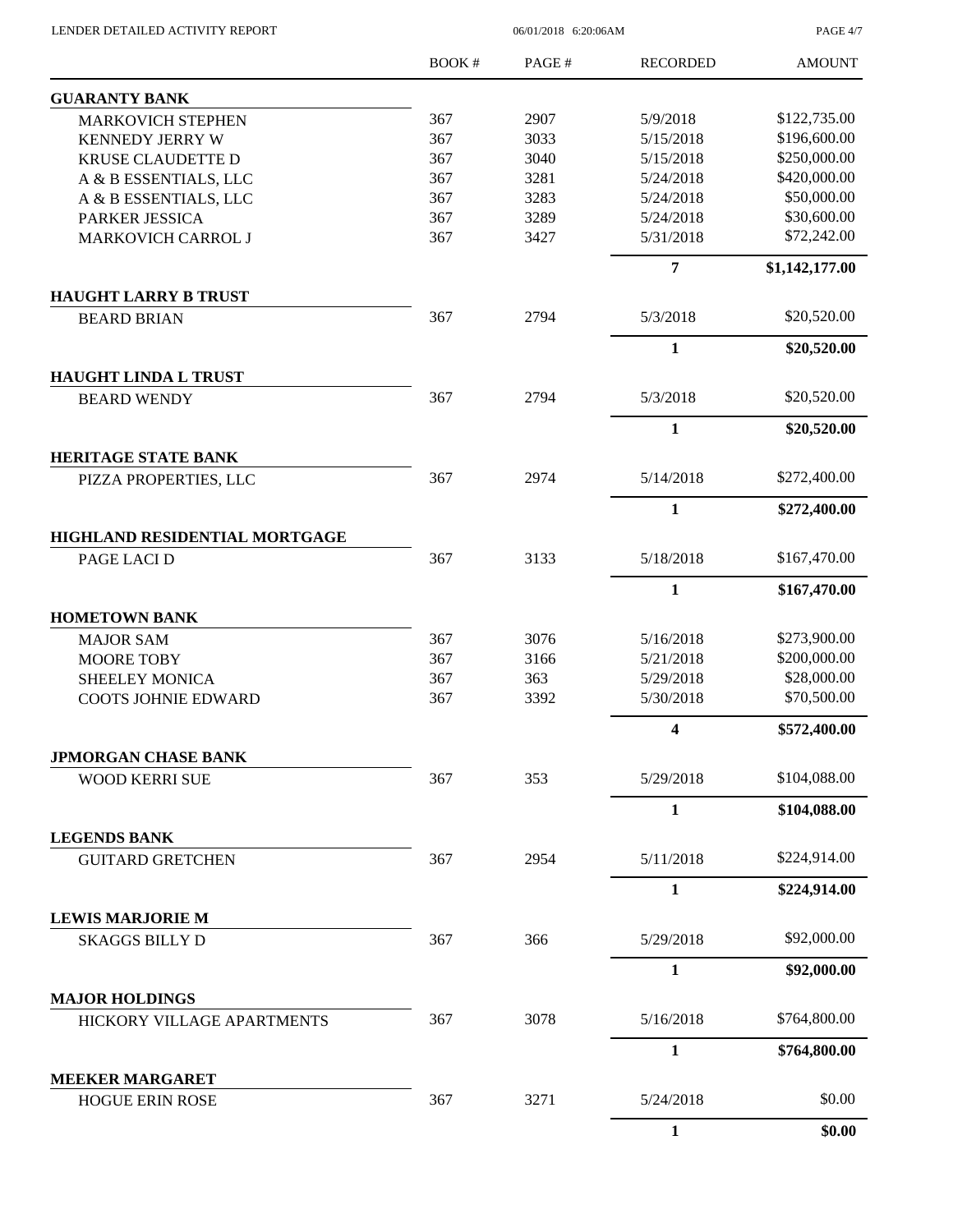$06/01/2018$  6:20:06AM

PAGE 5/7

|                                               | BOOK# | PAGE# | <b>RECORDED</b> | <b>AMOUNT</b>              |
|-----------------------------------------------|-------|-------|-----------------|----------------------------|
| <b>MID-MISSOURI BANK</b>                      |       |       |                 |                            |
| <b>WILKS TINA</b>                             | 367   | 2903  | 5/9/2018        | \$137,272.00               |
| <b>SNYDER SARA</b>                            | 367   | 2917  | 5/9/2018        | \$255,000.00               |
| PARKER PROPERTIES AND INVESTMENTS LL          | 367   | 3095  | 5/17/2018       | \$102,820.00               |
| <b>SWEM LASHAY</b>                            | 367   | 345   | 5/29/2018       | \$66,000.00                |
|                                               |       |       | 4               | \$561,092.00               |
| <b>MORTGAGE SOLUTIONS FINANCIAL</b>           |       |       |                 |                            |
| <b>LOMBARDI BARBARA</b>                       | 367   | 2726  | 5/1/2018        | \$260,000.00               |
|                                               |       |       | 1               | \$260,000.00               |
| <b>NAVY FEDERAL CREDIT UNION</b>              |       |       |                 |                            |
| THURMAN BRENT MARTIN                          | 367   | 3120  | 5/18/2018       | \$76,612.00                |
|                                               |       |       | 1               | \$76,612.00                |
| <b>OAKSTAR BANK</b><br><b>SEXTON WAYLON C</b> | 367   | 2802  | 5/4/2018        | \$70,000.00                |
| <b>SEXTON WAYLON C</b>                        | 367   | 3124  | 5/18/2018       | \$86,000.00                |
| <b>STAPLES DAVID S</b>                        | 367   | 3383  | 5/30/2018       | \$176,400.00               |
|                                               |       |       |                 |                            |
| PEOPLES BANK                                  |       |       | 3               | \$332,400.00               |
| R W LANDIS ENTERPRISES LLC                    | 367   | 2722  | 5/1/2018        | \$408,500.00               |
| <b>BOYER CAROL R</b>                          | 367   | 2936  | 5/10/2018       | \$31,000.00                |
| <b>SMITH RACHELLE</b>                         | 367   | 3017  | 5/14/2018       | \$21,575.75                |
| SUPERIOR FAMILY CONSTRUCTION, LLC             | 367   | 3116  | 5/18/2018       | \$114,000.00               |
| <b>SCOTT LOU ANNA</b>                         | 367   | 3170  | 5/21/2018       | \$44,021.00                |
| <b>TOLEDO LORGIO MORALES</b>                  | 367   | 3176  | 5/21/2018       | \$69,750.00                |
| WOOD ELIZABETH LEE                            | 367   | 340   | 5/29/2018       | \$44,010.00                |
| <b>TOLEDO LORGIO MORALES</b>                  | 367   | 341   | 5/29/2018       | \$100,000.00               |
| <b>DAVES MARY</b>                             | 367   | 3405  | 5/31/2018       | \$129,827.00               |
|                                               |       |       | 9               | \$962,683.75               |
| PHH MORTGAGE                                  |       |       |                 |                            |
| <b>SHANK JESSICA M</b>                        | 367   | 3101  | 5/17/2018       | \$103,000.00               |
|                                               |       |       | $\mathbf{1}$    | \$103,000.00               |
| <b>PINNACLE BANK</b>                          |       |       |                 |                            |
| <b>ESPOSITO JODI</b>                          | 367   | 2732  | 5/1/2018        | \$223,700.00               |
| <b>WARD LELA</b>                              | 367   | 2971  | 5/14/2018       | \$308,900.00               |
| KESSINGER CASSANDRA M                         | 367   | 3316  | 5/25/2018       | \$43,500.00                |
|                                               |       |       | 3               | \$576,100.00               |
| <b>POWELL JAMES M</b>                         |       |       |                 |                            |
| <b>SKAGGS JANICE L</b>                        | 367   | 366   | 5/29/2018       | \$92,000.00                |
|                                               |       |       | 1               | \$92,000.00                |
| PREMIER HOME MORTGAGE                         |       |       |                 |                            |
| <b>CARTER TAMMY L</b>                         | 367   | 3029  | 5/15/2018       | \$72,500.00<br>\$58,421.00 |
| <b>MORRISON LOGAN</b>                         | 367   | 3416  | 5/31/2018       |                            |
|                                               |       |       | $\overline{2}$  | \$130,921.00               |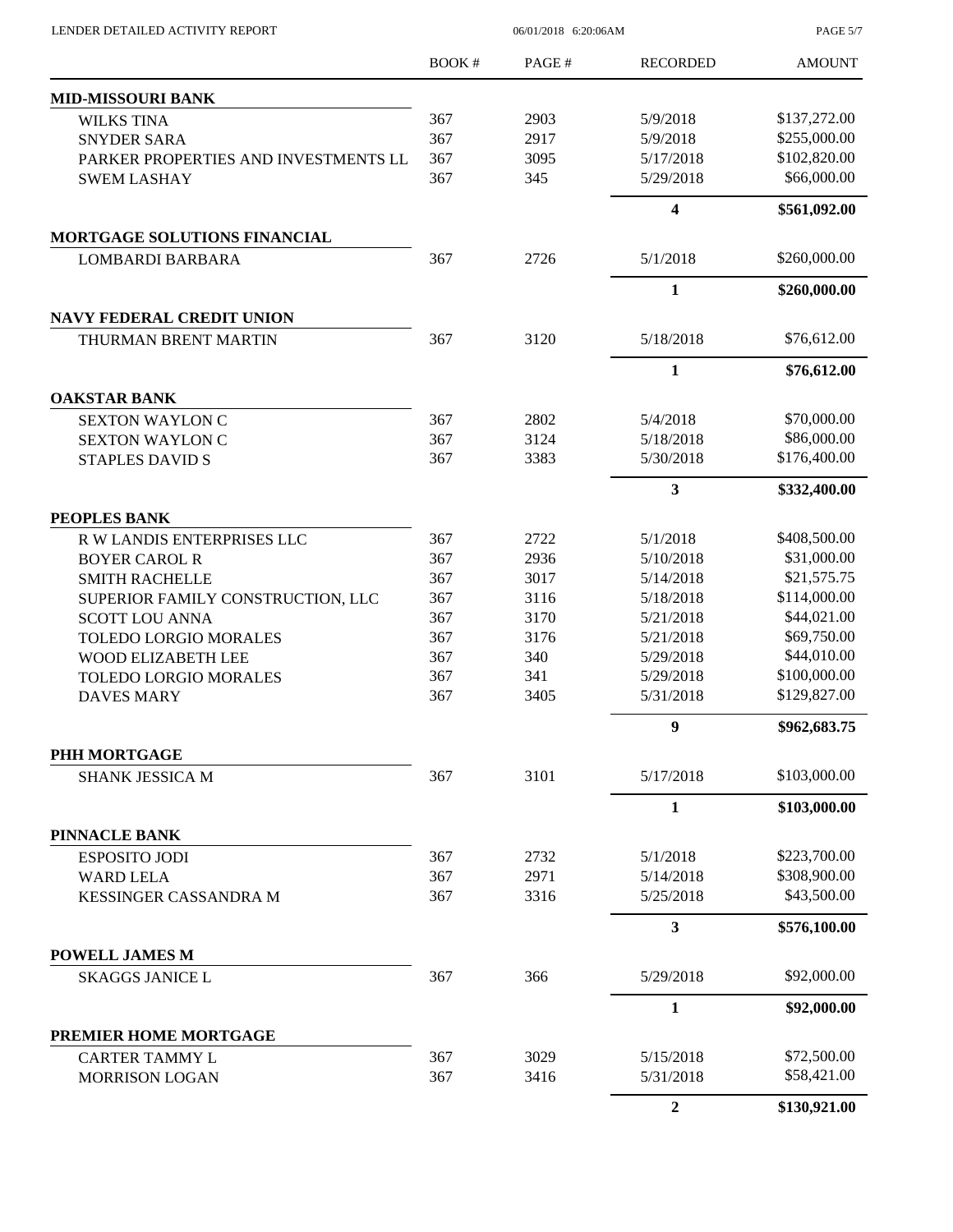$06/01/2018$   $6:20:06\mathrm{AM}$ 

PAGE 6/7

|                                            | <b>BOOK#</b> | PAGE# | <b>RECORDED</b> | <b>AMOUNT</b>  |
|--------------------------------------------|--------------|-------|-----------------|----------------|
| <b>QUICKEN LOANS</b>                       |              |       |                 |                |
| <b>GILLIAM DAVID J</b>                     | 367          | 2823  | 5/4/2018        | \$76,000.00    |
| <b>FAJARDO THOMAS</b>                      | 367          | 2968  | 5/11/2018       | \$170,692.00   |
| <b>GUST ASHLEY</b>                         | 367          | 3021  | 5/15/2018       | \$92,000.00    |
| <b>SMITH CHARLES DAVID</b>                 | 367          | 3097  | 5/17/2018       | \$201,875.00   |
| <b>BLACK VIRGINIA</b>                      | 367          | 3230  | 5/23/2018       | \$100,000.00   |
| <b>MARTA RONALD</b>                        | 367          | 3372  | 5/30/2018       | \$128,433.00   |
|                                            |              |       | 6               | \$769,000.00   |
| <b>SECRETARY OF HOUSING</b>                |              |       |                 |                |
| KEMPER HEATHER L                           | 367          | 3231  | 5/23/2018       | \$19,524.04    |
|                                            |              |       | 1               | \$19,524.04    |
| <b>SECURITY BANK AND TRUST COMPANY</b>     |              |       |                 |                |
| <b>HAMILTON ERICKA</b>                     | 367          | 3297  | 5/24/2018       | \$116,023.00   |
|                                            |              |       | $\mathbf{1}$    | \$116,023.00   |
| <b>SECURITY BANK OF SOUTHWEST MISSOURI</b> |              |       |                 |                |
| EM LAUGHLIN, LLC                           | 367          | 3024  | 5/15/2018       | \$40,000.00    |
|                                            |              |       | $\mathbf{1}$    | \$40,000.00    |
| <b>SHAH MRUGESH</b>                        |              |       |                 |                |
| TRISTAR PROPERTIES, LLC                    | 367          | 2998  | 5/14/2018       | \$600,000.00   |
| TRISTAR PROPERTIES, LLC                    | 367          | 2999  | 5/14/2018       | \$600,000.00   |
|                                            |              |       | $\overline{2}$  | \$1,200,000.00 |
| SOUTHWEST MISSOURI BANK                    |              |       |                 |                |
| <b>O'BRIEN KYLE</b>                        | 367          | 2736  | 5/1/2018        | \$200,000.00   |
| <b>BASS DEBRA</b>                          | 367          | 2753  | 5/2/2018        | \$114,000.00   |
| <b>BRAUER TRACY K</b>                      | 367          | 2778  | 5/3/2018        | \$252,700.00   |
| <b>COLE LORI ANN</b>                       | 367          | 2787  | 5/3/2018        | \$87,000.00    |
| <b>HURN AMANDA</b>                         | 367          | 2818  | 5/4/2018        | \$17,500.00    |
| SHEPPARD FAMILY TRUST                      | 367          | 2884  | 5/8/2018        | \$254,400.00   |
| <b>BROWN MYRA</b>                          | 367          | 2982  | 5/14/2018       | \$84,000.00    |
| <b>DARCH STORMY R</b>                      | 367          | 3006  | 5/14/2018       | \$137,600.00   |
| PIM DANA                                   | 367          | 3013  | 5/14/2018       | \$164,200.00   |
| <b>BOYT CRYSTAL</b>                        | 367          | 3052  | 5/16/2018       | \$153,680.00   |
| <b>HENDERSON GLORIA</b>                    | 367          | 3092  | 5/17/2018       | \$57,000.00    |
| HUFF JENNIFER W                            | 367          | 3130  | 5/18/2018       | \$342,750.00   |
| <b>BALES MICHELLE LYNN</b>                 | 367          | 3202  | 5/22/2018       | \$220,000.00   |
| <b>FANNING JESSICA</b>                     | 367          | 3212  | 5/22/2018       | \$68,732.00    |
| <b>BALES MICHELLE LYNN</b>                 | 367          | 3202  | 5/22/2018       | \$220,000.00   |
| <b>FANNING JESSICA</b>                     | 367          | 3212  | 5/22/2018       | \$68,732.00    |
| <b>OWENS TAMARA LEE</b>                    | 367          | 3224  | 5/23/2018       | \$82,000.00    |
| <b>GREENWOOD LUCRETIA</b>                  | 367          | 3225  | 5/23/2018       | \$154,000.00   |
| DESOURDY KATHERINE M                       | 367          | 3226  | 5/23/2018       | \$200,000.00   |
| <b>EMMICK BRANDY</b>                       | 367          | 3227  | 5/23/2018       | \$40,000.00    |
| <b>YUST MARK</b>                           | 367          | 3267  | 5/24/2018       | \$50,000.00    |
|                                            |              |       | 21              | \$2,968,294.00 |
| THE BANK OF WYANDOTTE                      |              |       |                 |                |
| <b>FOGLER DAVID</b>                        | 367          | 2771  | 5/2/2018        | \$56,851.95    |
|                                            |              |       | $\mathbf{1}$    | \$56,851.95    |